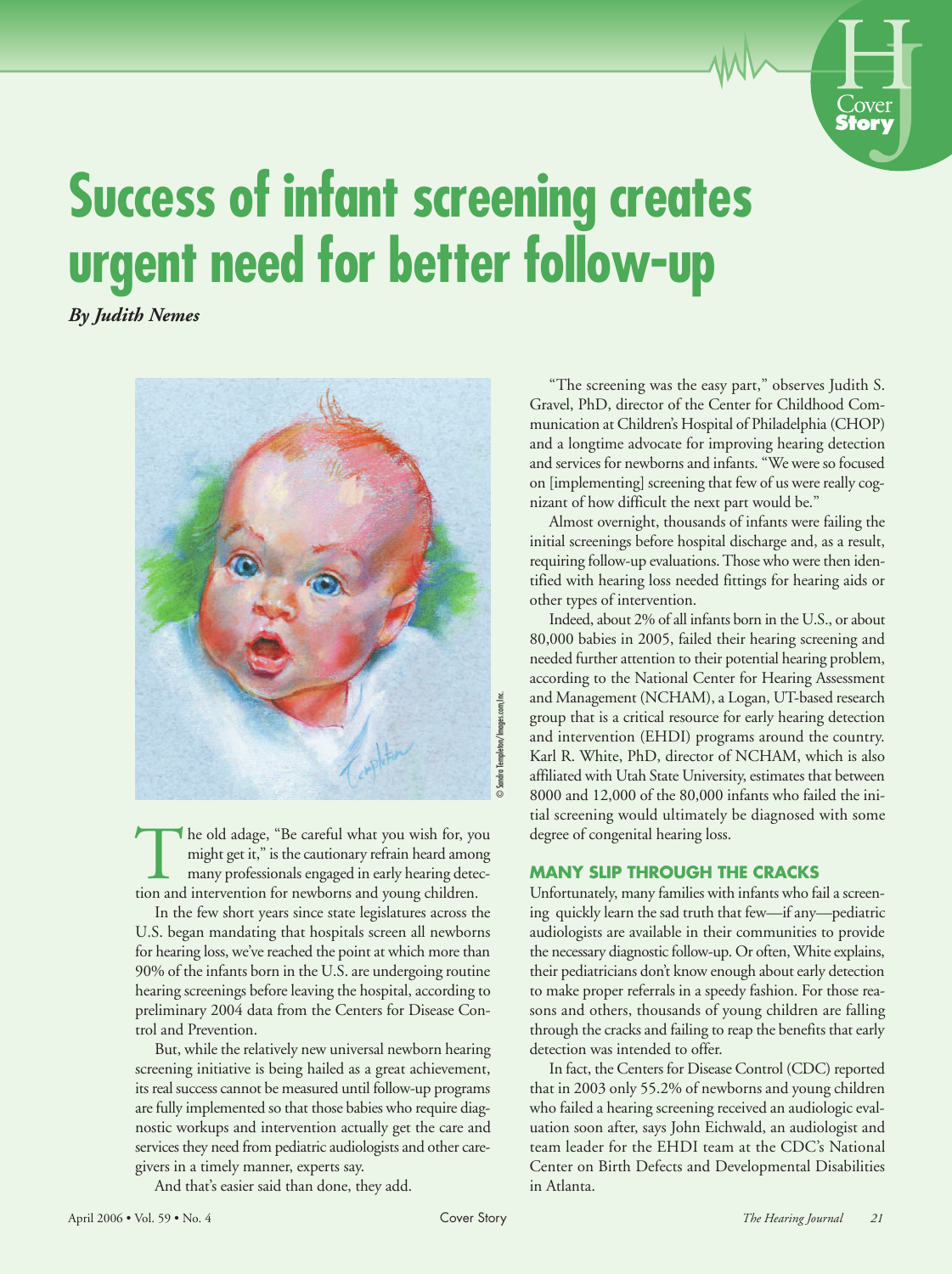Why are so many of those identified as at risk being lost before they get to the critical next stage? The reasons are multiple and complex, according to professionals working in this area. They include the following:

- ❖ There is a severe shortage of pediatric audiologists skilled at evaluating infants and fitting them with hearing aids.
- ❖ In their professional education, audiologists receive too little training in the skills required to care for the very young.
- ❖ Inadequate reimbursement may deter some audiologists from providing such services.
- ❖ Many physicians aren't well enough informed to make the necessary referrals for infants who need diagnostic evaluation.
- ❖ Many states don't have adequate data systems to track and manage the reported cases of failed screenings.
- ❖ Many states lack adequate programs to offer appropriate services to the majority of infants who are diagnosed with milder forms of hearing loss.
- ❖ Many families do not understand the profound consequences for their child if he or she has a hearing loss that is not diagnosed and treated very early.

## **PROBLEMS BEING ADDRESSED**

The big problems have been identified and efforts are under way on many fronts to bridge the gaps that currently exist in followup care. The good news is that most of the stakeholders know there are significant problems and they are working diligently to weave a secure safety net for the infants and young children who fail newborn hearing screening.

In February, about 500 people gathered in Washington, DC, at the 2006 Early Hearing Diagnosis and Intervention (EHDI) Conference. The meeting centered primarily on ways to improve the follow-up aspect of early hearing detection and intervention, reports White, whose group was a co-sponsor of the event along with the federal Bureau of Maternal and Child Health, the American Academy of Pediatrics, and the CDC.

This article will explore some of the challenges and opportunities facing the audiology profession in dealing with permanent hearing loss among infants and young children. Hearing healthcare practitioners can play a vital role in speeding up the process to get critical diagnoses and services to the kids who desperately need them.

"The gap between identification of hearing loss and enrollment in a hearing loss program should be as small as possible because those months are critical," says Gravel, who also serves on the Joint Committee on Infant Hearing, a national group of experts culled from a multitude of professional organizations focused on hearing issues for young children. "If we lose followup, we lose precious time."

# **MORE PEDIATRIC AUDIOLOGISTS NEEDED**

Many who work in the EHDI arena say the greatest barrier to follow-up care is the shortage of audiologists sufficiently skilled in providing diagnostic and intervention care to infants and young children.

Until recently, there was not an enormous demand for pediatric audiologists, and there was even less for ones trained in working with the youngest of that population. For professionals who chose to specialize in pediatrics, most of their training and work involved older children who could give reliable behavioral responses to tests and were old enough to cooperate in a test situation, says Jackson Roush, PhD, professor and director of the Division of Speech and Hearing Sciences at the University of North Carolina School of Medicine.

"Infant audiology management is a relatively new thing, even for pediatric audiologists," Roush explains. "We haven't been identifying hearing loss at birth for very long, only in the



*Jackson Roush*

last few years, and suddenly in growing numbers. Even experienced pediatric audiologists are finding new challenges in identification at birth."

Many pediatric audiologists don't have enough training in working with the newborn population, says Anne Marie Tharpe, PhD, an associate professor at Vanderbilt University's Bill Wilkerson Center for Otolaryngology and Communication Sciences. She says that audiologists need in-depth knowledge of causation of hearing problems in newborns, the risks, the diagnostic process, and the rehabilitative piece.

Tharpe, who also is associate director of education for the National Center for Childhood Deafness and Family Communication within the Wilkerson Center, adds, "Many audiologists are uncomfortable working with infants and young children because they can't tell you what's going on. You need a different diagnostic mindset, because you don't get the feedback" with this population.

What's more, she says, the kinds of skills audiologists need to care for the pediatric population—and the youngest patients in



particular—are much broader than those used with adult patients, who usually just need fittings for amplification to improve their hearing. In pediatric work, she explains, audiologists also must coordinate their services with early interventionists, speech-language pathologists, primary healthcare providers, and state and federal agencies. In addition, caring for infants requires an understanding of the EHDI programs in the state and federal Part C early intervention

*Anne Marie Tharpe*

programs, which are administered under the federal Individuals with Disabilities Education Act.

There are no hard data on how many audiologists already are providing services to infants. Currently, there is no certification for pediatric audiologists and state agencies compile referral lists based mainly on self-reports from practitioners who say they have the appropriate skills. But it's generally agreed there is a critical shortage of hearing care providers in the U.S. with the expertise, experience, and equipment to do diagnostic assessments of the infants who fail their newborn hearing screenings.

NCHAM's White adds, "At least 75% of the states are really struggling with connecting babies who failed the newborn tests to a quick audiological evaluation."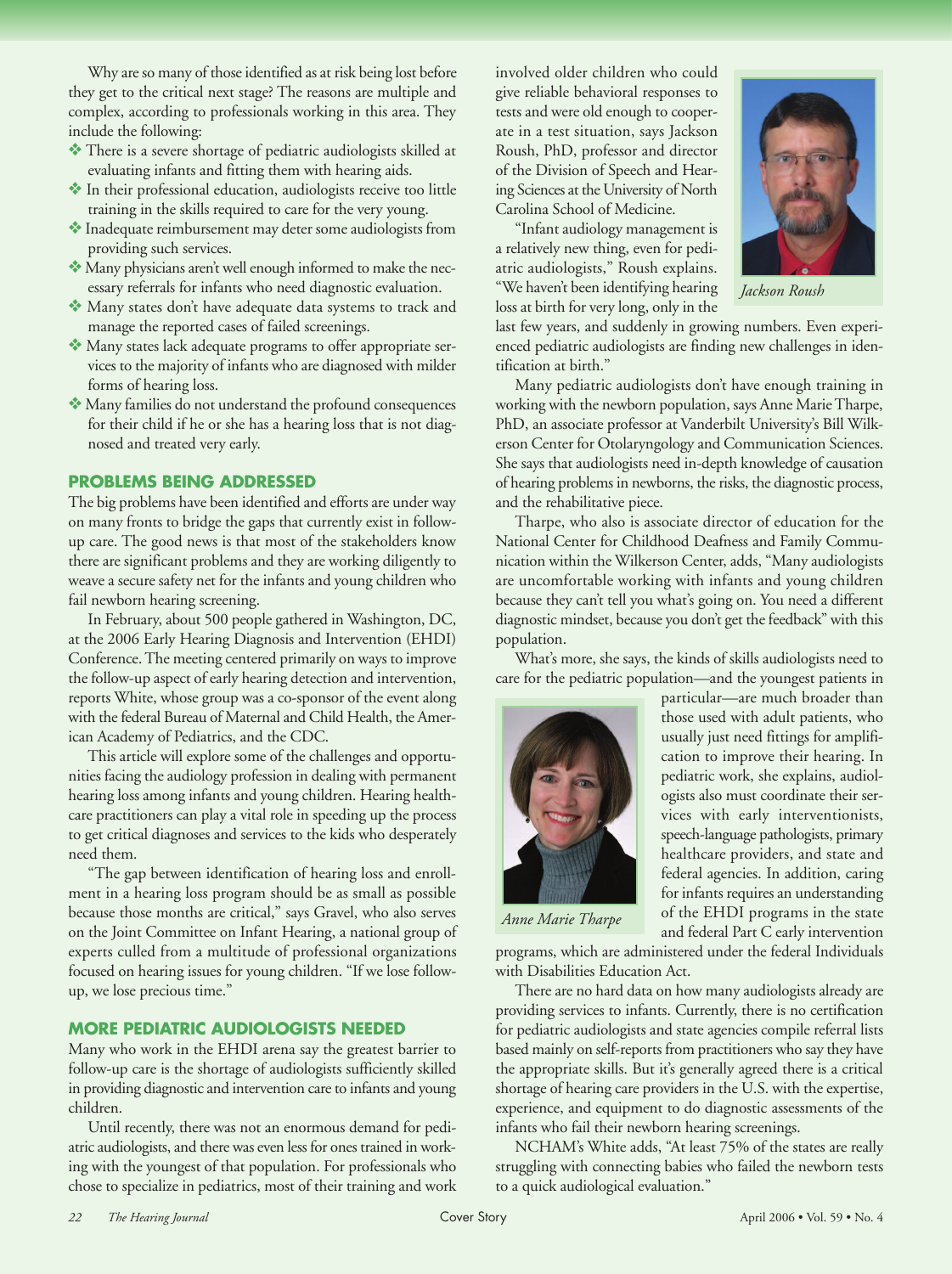#### **NEW DEMAND FOR TRAINING PROGRAMS**

Currently, few of the university AuD programs offer much pediatric training beyond a required course or two, says Tharpe, who adds that a very few universities permit students to specialize in pediatrics, but with little or no emphasis on infants.

That's changing, she says, in part because of the newly identified need for training and more recent funding availability. In addition, Tharpe, who sits on Vanderbilt's AuD admissions committee, has noticed in the last 5 years more students are expressing interest in pediatric audiology because of the newborn screening programs and the growing use of cochlear implants in infants.

This January, Vanderbilt unveiled a new specialty track concentration in early identification and management of infants and children with hearing loss for its AuD students. The university has had training grants for early intervention in the past, but this new initiative establishes a permanent program bankrolled by a private foundation.

AuD students, along with deaf education majors and speechlanguage pathology students enrolled in this program, will take up to eight courses in the area of pediatrics, work as weekly volunteers in the university's National Center for Childhood Deafness, and engage in a clinical practicum that includes exposure to infants and children, Tharpe says. They also will participate in a 1-month intensive clinical training session focusing solely on infants and young children.

The University of North Carolina received a grant last fall from the US Department of Education for training AuD students in pediatric audiology, says Roush. The grant will fund seven students a year over the next 4 years to receive specialized coursework and clinical education related to early identification and intervention in infants and young children. Roush says the funding will be targeted primarily at preparing students to work with infants, since the university already offers a significant amount of training in audiologic care for older children.

The Department of Education is providing similar funding to three other AuD programs: those at Vanderbilt, Gallaudet University in Washington, DC, and a collaborative program of two schools in Ohio—the University of Akron and Kent State University.

While a few universities are implementing pediatric specialties, Roush cautions that many AuD programs will have limited ability to offer such training because they lack the faculty expertise or availability of clinical settings for students to acquire handson experience. He recommends that university programs lacking the resources for pediatrics develop partnerships with institutions that have them.

Practicing audiologists who want to gain the skills and knowledge to work with infants and young children have some continuing education opportunities available to them.

For the past 3 years, NCHAM in Utah has offered in-service pediatric audiology training programs consisting of 6 to 8 weeks of online training and discussion groups, followed by 2 or 3 days of intensive hands-on training at several sites, says White (more information is available at www.infanthearing.org/workshop/ index.html). More than 450 audiologists have completed this training, but White cautions that it provides only the beginning knowledge and expertise needed to do pediatric assessments and hearing aid fitting.

The Colorado State Health Department offers training sessions for audiologists to gain a core group of skills, says Albert Mehl, MD, a pediatrician at Kaiser Permanente in Lafayette, CO, and chairman of the American Academy of Pediatrics' Task Force on Improving Newborn Hearing Screening. Audiologists who complete the training session often are added to a list of professionals that EHDI coordinators in the state use as referrals for families seeking follow-



*Albert Mehl*

up care. Mehl notes that public health agencies in other states may be offering or planning similar training programs.

In another example, the University of North Carolina has formed a partnership with the state's Public Health Department to provide a joint continuing education symposium in pediatric audiology. Since it began 4 years ago, 80 audiologists or AuD students have participated.

Roush notes, "Training more audiologists is important because we are now working on establishing centers of expertise in the state so we can have providers closer to where families live for their follow-up care."

#### **GUIDELINES UNDER DEVELOPMENT**

AuD program administrators around the country may be reluctant to add a specialty track in infant hearing care because the



skill set required for the work is not well defined. As a result, they may not know what kind of training to include, says Judith Gravel of the Children's Hospital of Philadelphia. Pediatric audiologists currently evaluating infants who fail the initial screenings aren't all using the same diagnostic equipment to determine if the child should proceed with intervention, she says.

*Judith Gravel*

For example, many practitioners employ the auditory brainstem response (ABR) as a diagnostic tool, but new technologies are

being introduced all the time, explains Gravel. One newer device in particular, the auditory steady state response (ASSR), is being used more widely, but it may not yet be well understood how multiple instruments fit together into the wide range of testing possibilities, she cautions.

"The challenge for us right now is that the data for use of the equipment with infants are still insufficient so we cannot abandon one measure in favor of another," Gravel says.

Such inconsistencies and the need to outline some basic skills required for infant diagnosis and intervention have many people calling for a roadmap, she says. As a result, several efforts are under way to craft guidelines for audiologists—as well as for state agencies and physicians making referrals—so they have a solid baseline of skills to perform the job well.

Gravel notes that the Joint Committee on Infant Hearing is developing a new position statement that will focus on follow-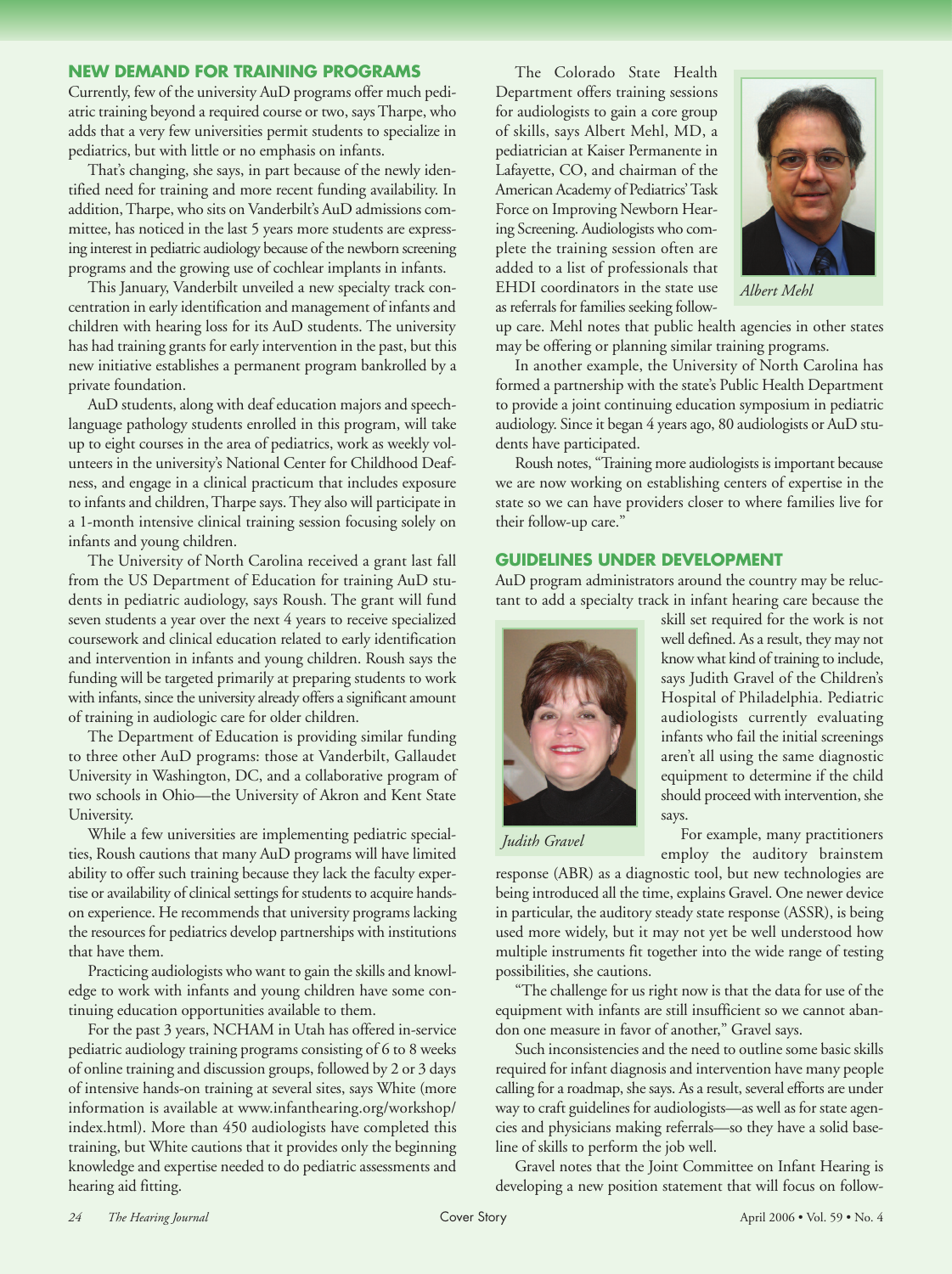up diagnostics and intervention for young children who fail an initial hearing screening. Specifically, JCIH will consider which audiometric test battery to recommend for use in infants from birth to 6 months of age, then for infants and young children 6 months to 3 years. Separate recommendations for other professionals involved in the intervention process will also be included. The position statement will be published later this year.

Focusing specifically on the audiology community, the American Speech-Language-Hearing Association (ASHA) recently completed a set of guidelines outlining the roles, knowledge, and skills required for audiologists who provide services to infants and children with hearing loss, reports Vanderbilt's Tharpe, who serves on the committee that wrote the guidelines.

The document outlines the three roles audiologists should play if they want to provide services to young children. They are: diagnostician, counselor, and audiologic care coordinator, says Tharpe. The guidelines list the background knowledge and skills in each of those three areas that an audiologist should possess. The document will be available online to professionals and consumers later this spring.

## **SEPARATE CERTIFICATION SUGGESTED**

While voluntary guidelines can help define the baseline recommended skills for audiologists, some see a need for a specialized certification or license in pediatric audiology that would serve as a more stringent measure of qualification. Certification could more clearly define the skills required to care for infants and young children, and provide assurances to state agencies, referring healthcare providers, and families looking for qualified practitioners that certain audiologists are fully qualified for the difficult task of providing professional services to infants and young children, says NCHAM's White.

The American Academy of Audiology (AAA), which created a set of pediatric amplification guidelines across a wide age range of children in 2003, has been exploring the establishment of a specialty certification in pediatric audiology.

The American Board of Audiology (ABA), which is closely associated with AAA, is in the developmental stage of creating a specialty certification for pediatric audiology and hopes to make it available in about 2 years, says Sara Lake, the ABA's director. In a survey the ABA conducted last year, about 78% of the 1217 audiologists who responded agreed that pediatric audiology should be considered a specialty area and 76% of that subgroup indicated an interest in obtaining certification if it was offered, says Lake.

She notes, "Any specialty certification would be voluntary, but it would be helpful to consumers and helpful to professionals to identify the skill set they need."

## **POOR REIMBURSEMENT IS A DETERRENT**

One factor that undoubtedly discourages some audiologists from pursuing work with children—and with infants and toddlers in particular—is economic, notes White. Between the high cost of care and equipment and the generally low rate of reimbursement by Medicaid and private health insurance companies, some audiologists who would otherwise be interested in getting involved in his area may wonder if they can afford to.

During a recent meeting with Medicaid staff and EHDI coor-

dinators from a representative sample of 10 states, White broached the subject of inadequate reimbursement for some diagnostic audiology tests.

For example, he says, visual reinforcement audiometry (VRA), widely recognized as the "gold standard" for diagnosing hearing loss in children 9 to 15 months of age, requires \$50,000 worth of equipment and an assistant to help administer the test, which takes about an hour. Yet, he notes that the average reimbursement rate across



*Karl White*

the 10 states in 2005 was only \$19.66. Worse yet, the average reimbursement rate actually declined by 5% from 2000 to 2005. "It's no wonder audiologists aren't flocking to this part of the practice," White says dryly.

Medicaid officials informed NCHAM that the only way to raise reimbursement rates would be for audiologists to band together and protest loudly enough for Medicaid program administrators to consider adjusting them.

But even if the audiologist is better reimbursed for a portion of the tests given to young children, other time committed to their care may not be reimbursed at all, says White. Audiologists have to work with a vast network of professionals to coordinate care for the infant in need of hearing care services. That means spending time in intensive meetings and follow-ups with the family. Little of that meeting time is reimbursable, he notes.

Despite the financial barriers, White is confident that more audiologists will pursue early intervention care for young children because of the tremendous benefits they bring to those kids. "There are professionals out there who care deeply about serving other people and are willing to work with these kids even though the reimbursement is so poor," he says.

## **LINKS WITH PHYSICIANS ARE CRUCIAL**

Before an audiologist can provide a thorough hearing evaluation to an infant who failed the hearing screening, a physician or state EHDI coordinator must point the child's family in his or her direction. Typically, the pediatrician or family practice doctor is the first healthcare provider to learn that an infant has failed a hearing screening. But, all-too-many physicians do not yet appreciate the urgency of early intervention and so may be complacent in recommending appropriate and speedy referrals to audiologists, observes Mehl, whose efforts on the AAP task force for the last 5 years have included physician education and promoting coordination between doctors and audiologists.

The task force has distributed more than 50,000 copies of educational material to pediatricians and family physicians around the country over the last 2 years to inform them of the benefits of early intervention and information on where to send patients for referral care. And while many physicians may have built-in biases about referring patients to their ENT physician colleagues for hearing care, Mehl says the task force and designated pediatricians in each state are making inroads at convincing physicians that audiologists and state EHDI coordinators may have the most up-to-date information and skills to provide aggressive care for young children that need it.